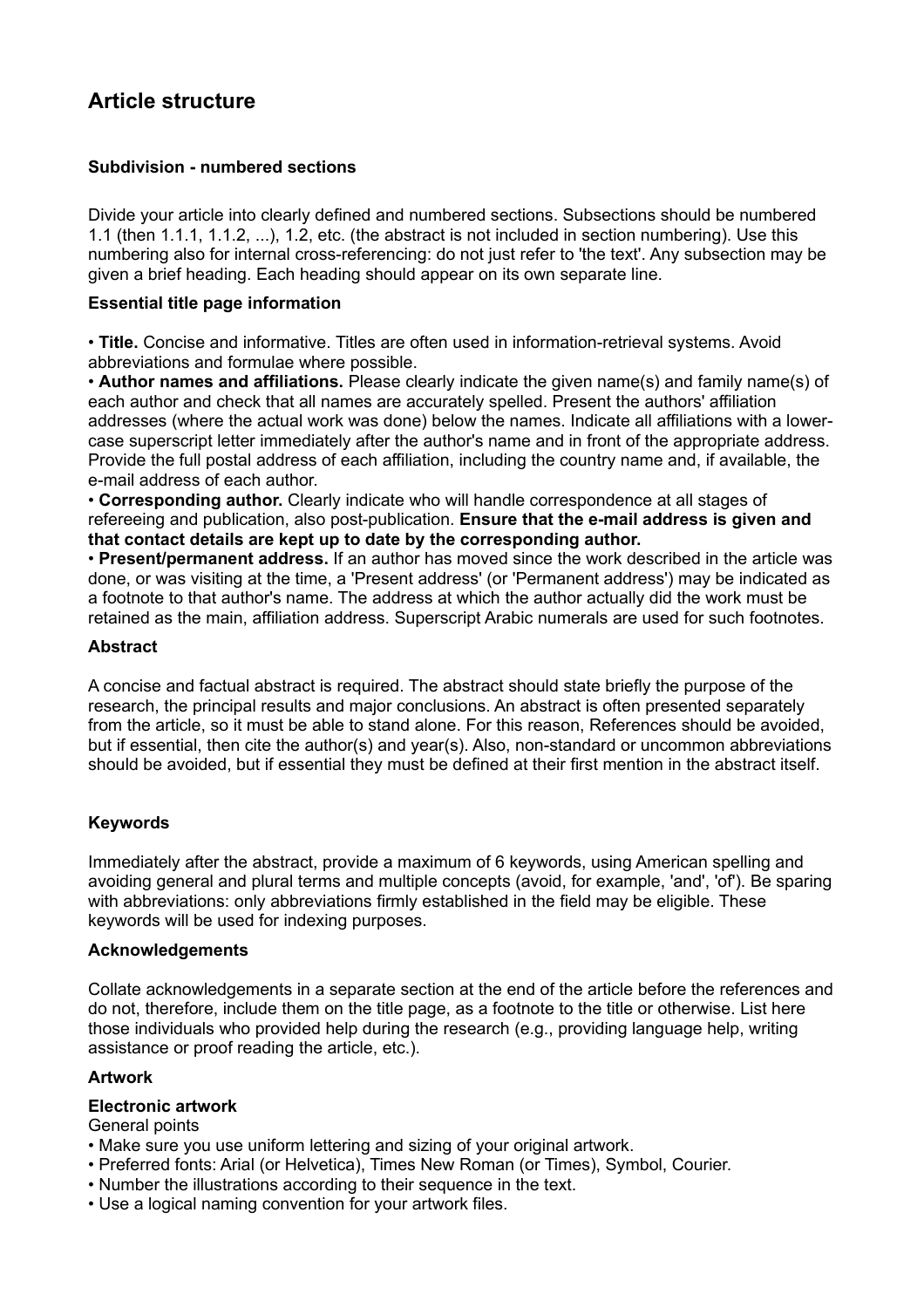• Indicate per figure if it is a single, 1.5 or 2-column fitting image.

• For Word submissions only, you may still provide figures and their captions, and tables within a single file at the revision stage.

• Please note that individual figure files larger than 10 MB must be provided in separate source files.

A detailed guide on electronic artwork is available on our website: [http://www.elsevier.com/artworkinstructions.](http://www.elsevier.com/artworkinstructions)

## **Formats**

Regardless of the application used, when your electronic artwork is finalized, please 'save as' or convert the images to one of the following formats (note the resolution requirements for line drawings, halftones, and line/halftone combinations given below):

EPS (or PDF): Vector drawings. Embed the font or save the text as 'graphics'.

TIFF (or JPG): Color or grayscale photographs (halftones): always use a minimum of 300 dpi.

TIFF (or JPG): Bitmapped line drawings: use a minimum of 1000 dpi.

TIFF (or JPG): Combinations bitmapped line/half-tone (color or grayscale): a minimum of 500 dpi is required.

## **Please do not:**

• Supply files that are optimized for screen use (e.g., GIF, BMP, PICT, WPG); the resolution is too low.

• Supply files that are too low in resolution.

• Submit graphics that are disproportionately large for the content.

## **Color artwork**

Please make sure that artwork files are in an acceptable format (TIFF (or JPEG), EPS (or PDF), or MS Office files) and with the correct resolution. If, together with your accepted article, you submit usable color figures then Elsevier will ensure, at no additional charge, that these figures will appear in color online (e.g., ScienceDirect and other sites) regardless of whether or not these illustrations are reproduced in color in the printed version. **For color reproduction in print, you will receive information regarding the costs from Elsevier after receipt of your accepted article**. Please indicate your preference for color: in print or online only. For further information on the preparation of electronic artwork, please see [http://www.elsevier.com/artworkinstructions.](http://www.elsevier.com/artworkinstructions)

Please note: Because of technical complications that can arise by converting color figures to 'gray scale' (for the printed version should you not opt for color in print) please submit in addition usable black and white versions of all the color illustrations.

## **References**

## **Citation in text**

Please ensure that every reference cited in the text is also present in the reference list (and vice versa). Any references cited in the abstract must be given in full. Unpublished results and personal communications are not recommended in the reference list, but may be mentioned in the text. If these references are included in the reference list they should follow the standard reference style of the journal and should include a substitution of the publication date with either 'Unpublished results' or 'Personal communication'. Citation of a reference as 'in press' implies that the item has been accepted for publication.

## **References in a special issue**

Please ensure that the words 'this issue' are added to any references in the list (and any citations in the text) to other articles in the same Special Issue.

## **Reference management software**

Most Elsevier journals have a standard template available in key reference management packages. This covers packages using the Citation Style Language, such as Mendeley [\(http://www.mendeley.com/features/reference-manager\)](http://www.mendeley.com/features/reference-manager) and also others like EndNote [\(http://www.endnote.com/support/enstyles.asp\)](http://www.endnote.com/support/enstyles.asp) and Reference Manager [\(http://refman.com/downloads/styles\)](http://refman.com/downloads/styles). Using plug-ins to word processing packages which are available from the above sites, authors only need to select the appropriate journal template when